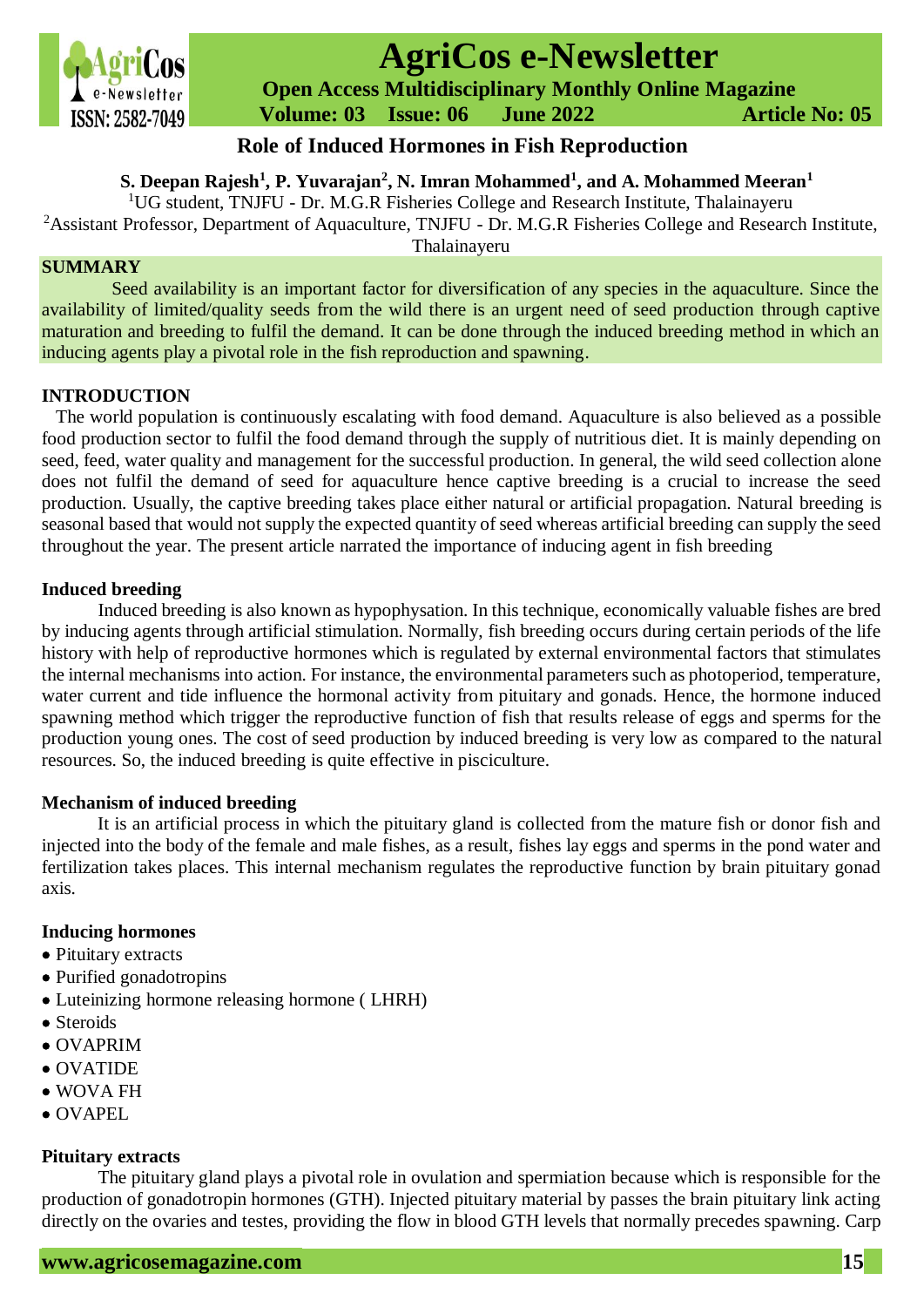and salmon pituitary extracts are available at commercial level which are widely used for induced spawning. For example, carp pituitary extracts are used for carp, gold fish and catfish whereas salmon pituitary extracts are used for induced breeding of salmon and trout.

#### **Purified gonadotropins**

Human chorionic gonadotropin (HCG) is the most commonly used purified gonadotropin hormone used for induced spawning. The injected gonadotropins act as a natural GTH in fish. Usually, the HCG by pass the brain – pituitary link , acting directly on the ovaries and testes. HCG has been used to spawn fish such as striped bass, white bass, red drum, catfish and mullet. Sometimes HCG alone does not fulfil the better results for some species but when the combination of HCG with common carp pituitary extracts results improved performance.

#### **Luteinizing hormone- releasing hormones**

Synthetic LHRH analogs referred as LHRHa or GnRHa which exhibit the potent stimulator effects on ovulation and spermiation of fish. It stimulates the pituitary of fish to produce and release of its own GtH for induced spawning. Atlantic salmon, rainbow trout and common carp can be bred by using LHRH analogs. However, some fish (e.g. Rainbow shark and Gold fish) do not respond to the injections of LHRH alone. Generally, dopamine inhibits the release of hormones from pituitary, effectively blocking the pituitary's positive response to injected LHRHa. In this case, dopamine blockers can be used along with LHRHa as a binder which results positive response to the induced spawning.

#### **Steroids**

Sex steroid hormones play important roles at stages of reproductive cycle of fish. The effects of steroid hormones on ovulation are seen primarily as germinal vesicle breakdown (GVBD)GVBD is normally controlled by one or more steroids produced in the ovaries under gonadotropin stimulation, but the timing of ovulation related to that of GVBD varies. The action of pituitary gonadotropins on final oocyte maturation is known to be medicated through steroid hormones. Testosterone, progesterone and estradiol are the example for sex steroids which are used for induced maturation, ovulation, spermiation and sex reversal of fish. However, the residual effect of steroid hormones can adversely affect the environment and biological activities.

#### **Ovaprim**

Ovaprim comprises GNRHa and domperidone. It is a potent spermiating/ovulating agent used to promote and facilitate breeding and spawning. It is used to induce maturation within a spawning season and increase milt production including increased sperm count. Ovaprim initiates the reproductive cascade and eliminates the need for a natural trigger whereas the domperidone, the other active component of Ovaprim, helps block the inhibitory effects of dopamine. Domperidone, therefore, is very important for induced spawning of species for which the reproductive cascade would be stopped due to stressors that lead to dopamine release, because dopamine will block GnRH activity

#### **Ovatide**

Ovatide comprises of GnRH analogue with dopamine antagonist pimozide. It is cost-effective, gives high fertilization and hatching percentage (85-95%), increases egg production through complete spawning, produces healthy seed, easy to inject due to its low viscosity

# **WOVA- FH**

WOVA-FH comprises of synthetic GNRH, domperidone and glycerol. It gives high fertilization and hatching percentage and long shelf life.

#### **OVAPEL**

It comprises of mammalian GnRH analogue and dopamine receptor antagonist, lactosum. The recommended dose for carps is 1-2 pellet/kg of fish. It should be powdered and dissolved in salt solution (0.65% NaCl) 12 hour before planned ovulation then injected in to the abdomen fish

**Table 1. Dosage of inducing agents (Ovaprim, Ovatide and Wova-FH)**